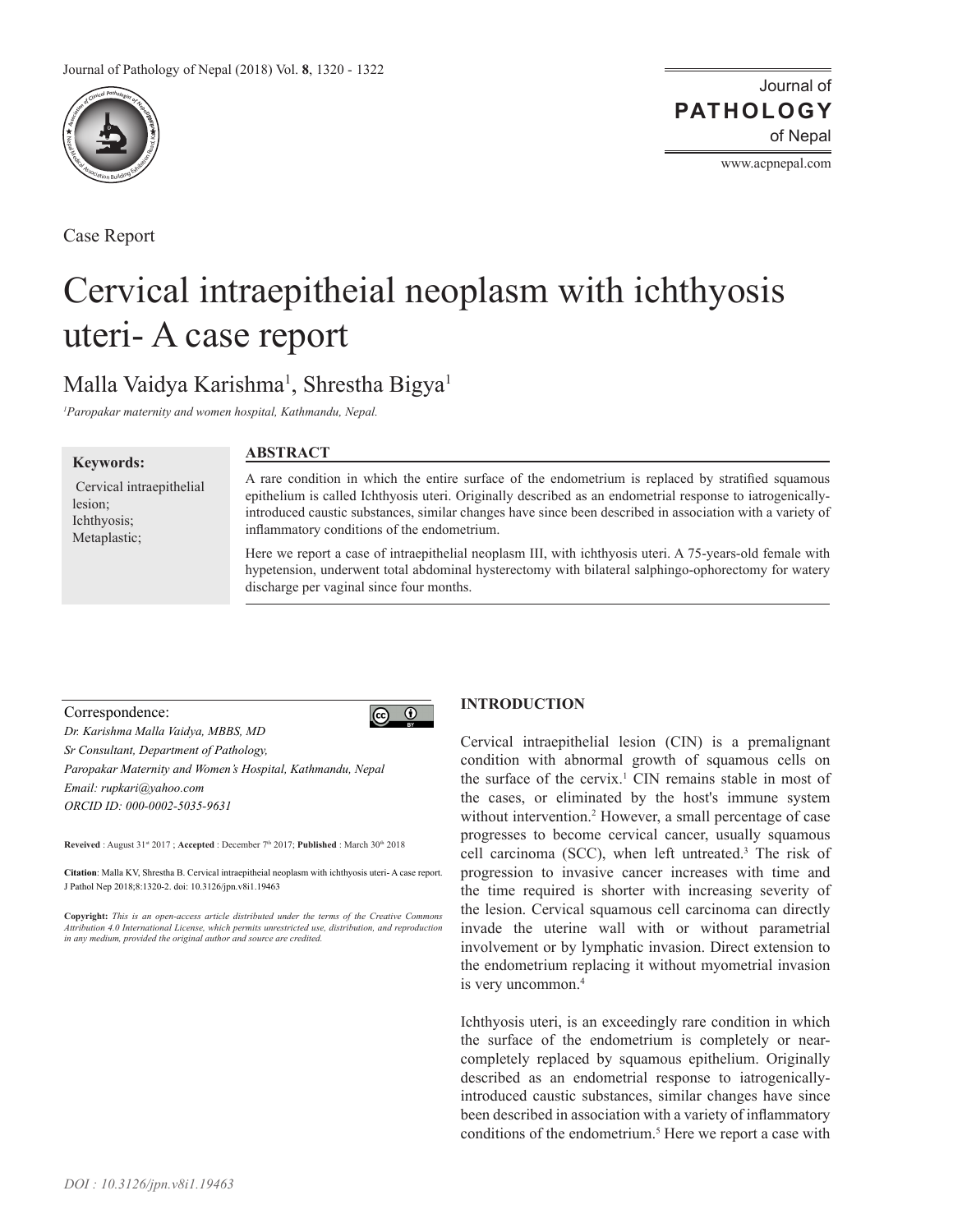

*Figure 1: Replacement of endometrium lining by stratified squamous epithelium (HE stain, X40).* 

associated CIN 3 with surface of endometrium completely replaced by squamous epithelium.

## **CASE REPORT**

A 75 years-old-female presented with watery discharge per vagina for four months and lower back pain from last 2 years. She had menopause 25 years back. There was no history of spotting, per vagina bleeding or lower abdomen pain. Her past history revealed hypertensive and arthritis for which she was under medication. No history of tuberculosis, inflammatory conditions of the uterus or iatrogenically introduced substances were found. On clinical examination she had eight week size anteverted firm uterus. Cervix showed sign of discharge with VIA positive on colposcopy with no obvious growth. The patient underwent a total abdominal hysterectomy, bilateral salpingo-oophorectomy. There was 30ml of pus in uterine cavity. The pus culture showed no growth. The procedure was well-tolerated without having any complications.

**Gross examination:** Specimen consisted of uterus with bilateral tubes and ovaries. Uterus measured 8× 6.5x 2.5cm. Endometrial cavity measured 3.7x0.5cm with tan to tanbrown area extending from cavity to endocervix and into the lower uterine segment. Endocervical canal measured 3.0cm in length and external os measured 0.6cm. Erosion was noted in cervix. Right tube measures 3.5x0.5cm and right ovary was cystic, measuring 2x1.5cm. Cut section showed cystic structure measuring 0.5cm, containing clear fluids. Left tube measured 4.5x0.5cm and left ovary measured 1.5x1.0x0.5cm, cut section showed greyish brown areas.

**Microscopic examination:** Sections from endometrium showed the entire endometrial surface is lined by nonkeratinized stratified squamous epithelium revealing fullthickness dysplasia (fig.1). The endometrial gland and stroma beneath the surface were in proliferative phase. (fig.2) Section from cervix showed stratified squamous epithelium revealing loss of polarity and full thickness dysplasia with intact basement membrane (fig.3). The individual cells showed pleomorphism with high N:C ratio, enlarged irregular, hyperchromatic nuclei, prominent



*Figure 2: Stratified squamous epithelial lining showing features of dysplasia. Note the presence of endometrial glands within the stroma (HE stain, X100).* 



*Figure 3: Stratified squamous epithelium of cervix showing full thickness dysplasia ( HE stain, X 100).* 

nucleoli. Mitotic figures were also seen up to middle third of epithelium. The underling stroma showed chronic inflammatory cells consisting of lymphocytes. Normal looking endocervical glands were also noted. The section from right ovary showed cystic structures lined by benign cuboidal epithelium resembling features of simple cyst.

# **DISCUSSION**

The case reported here is a cervical intraepithelial neoplasm grade 3 associated with extensive ichthyosis uteri-like changes of the endometrium that, additionally, had superimposed high-grade dysplastic changes. A case of carcinoma in situ of cervix with contiguous extension to the endometrium of the lower uterine segment is reported by Rajeshwari K Muthusamy et. al in their study.<sup>6</sup> This histology findings may be explained due to viral infection in the cervix by HPV which lead to, a cervical intraepithelial neoplasm grade 3 originated in the cervix and the extended proximally, ichthyosis uteri. Oluwole Fadare in their study shows HPV positive in ichthyosis uteri with squamous cell carcinoma.5

The term "ichthyosis uteri" was initially coined in 1885 by Zeller to refer to extensive squamous metaplasia of the surface endometrium following iatrogenically-introduced caustic substances such as formalin or iodine.7 Since that